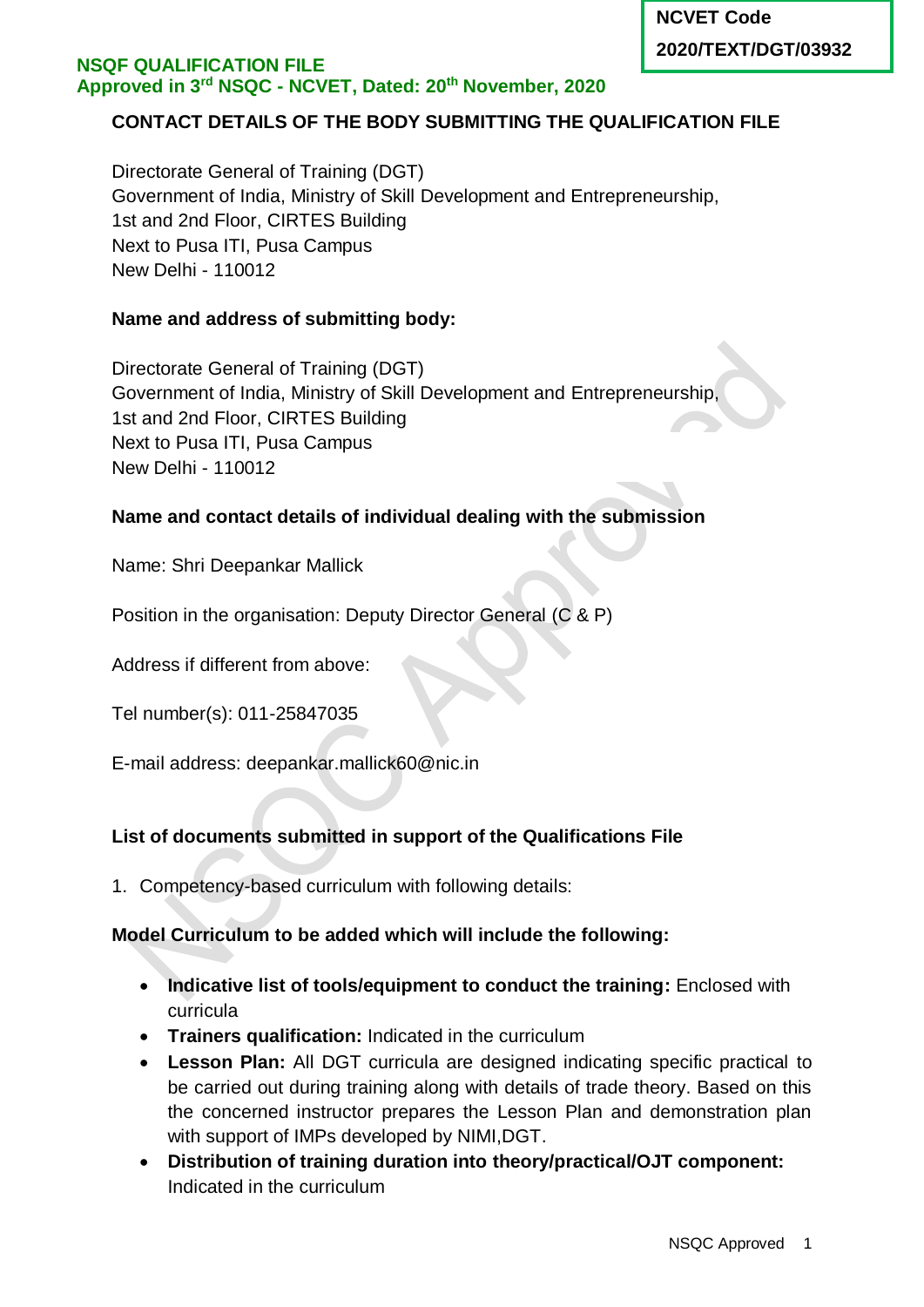# **SUMMARY**

| 1              | <b>Qualification Title</b>                       | 'WEAVING TECHNICIAN'                           |
|----------------|--------------------------------------------------|------------------------------------------------|
| $\overline{2}$ | <b>Qualification Code, if any</b>                | <b>DGT/3205</b>                                |
| 3              | <b>NCO code and occupation</b>                   | 2141.1500 - Weaving Master                     |
|                |                                                  | 7318.5800 - Weaver, Handloom                   |
|                |                                                  | 7318.5500 - Weaver Power Loom                  |
|                |                                                  | 8152.0400 - Card Cutter                        |
| 4              | Nature and purpose of the                        | Prepare skilled Technician to undertake the    |
|                | qualification (Please specify                    | job roles of Weaving Technician and will       |
|                | whether qualification is short                   | enable the trainee to get familiar with works  |
|                | term or long term)                               | related to repair/maintenance of Weaving       |
|                |                                                  | Equipments in industrial set up.               |
|                |                                                  | It is a long term qualification.               |
| 5              | Body/bodies which will award                     | <b>Directorate General of Training (DGT).</b>  |
|                | the qualification                                |                                                |
| 6              | <b>Body which will accredit</b>                  | Directorate General of Training (DGT)          |
|                | providers to offer courses                       | accredits the Training providers               |
|                | leading to the qualification                     | (BTCs/Establishments).                         |
| $\overline{7}$ | Whether                                          | Yes.                                           |
|                | accreditation/affiliation norms                  | The accreditation/ affiliation norms and any   |
|                | are already in place or not, if                  | amendments made from time to time are          |
|                | applicable (if yes, attach a                     | available on DGT web portal.                   |
|                | copy)                                            |                                                |
| 8              | Occupation(s) to which the                       | <b>Weaving Master</b>                          |
|                | qualification gives access                       | Weaver, Handloom                               |
|                |                                                  | <b>Weaver Power Loom</b>                       |
|                |                                                  | <b>Card Cutter</b>                             |
| 9              | Job description of the                           | Weaving Technician applies different types     |
|                | occupation                                       | of operation, tests textile machineries used   |
|                |                                                  | in industries with raw materials and performs  |
|                |                                                  | various weaving processes. The learner is      |
|                |                                                  | responsible to weave cloth from yarn on        |
|                |                                                  | handloom or power loom, operate card           |
|                |                                                  | cutting machine etc. and instructs jobbers for |
|                |                                                  | proper winding, warping and sizing of yarn.    |
| 10             | <b>Licensing requirements</b>                    | <b>NOT REQUIRED</b>                            |
| 11             | <b>Statutory and Regulatory</b>                  |                                                |
|                | requirement of the relevant                      |                                                |
|                | sector (documentary evidence                     |                                                |
|                | to be provided)                                  |                                                |
| 12             | Level of the qualification in the<br><b>NSQF</b> | Level 5                                        |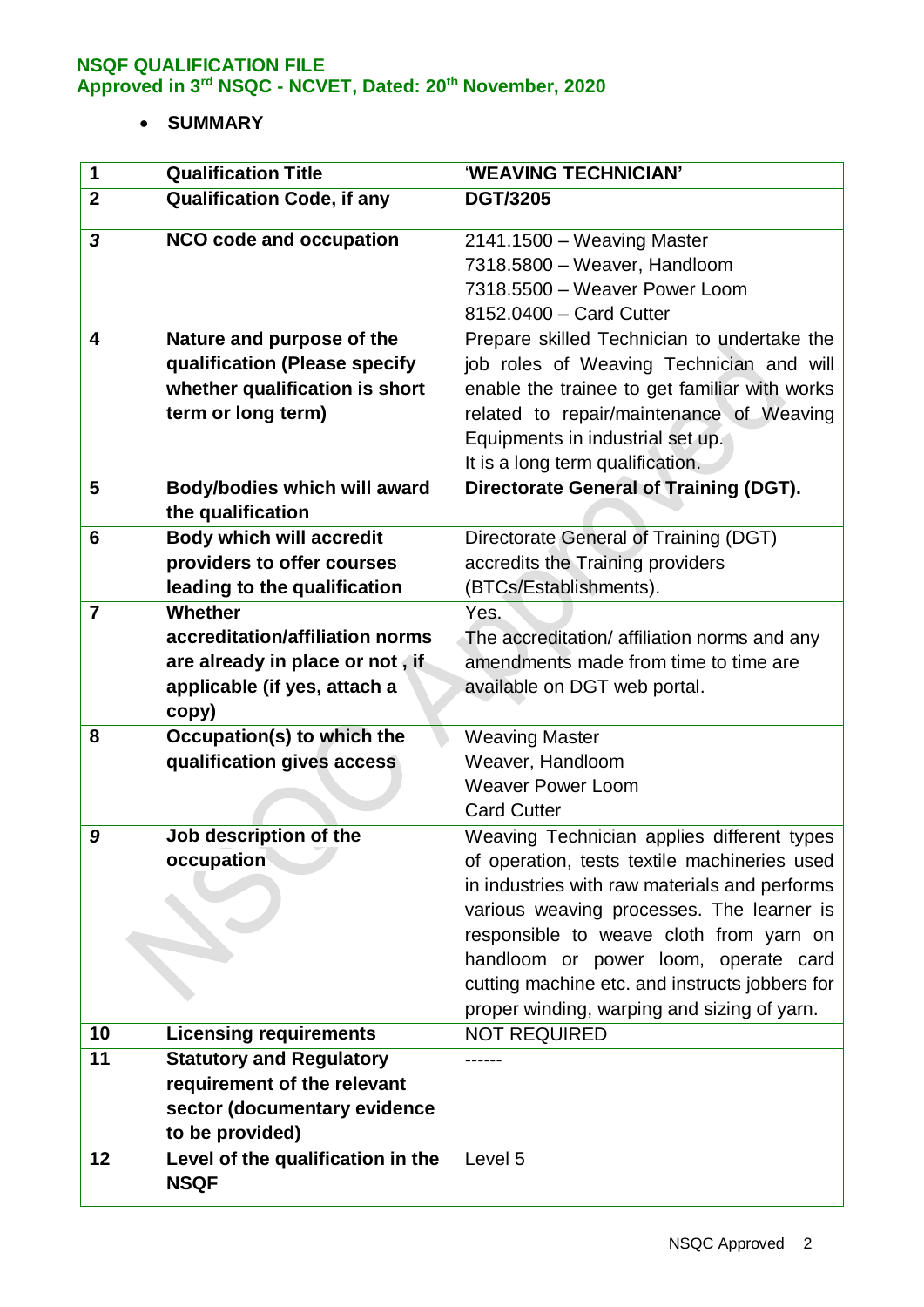| 13 | <b>Anticipated volume of</b><br>training/learning required to<br>complete the qualification | <b>Course Element</b>                                                                                 | <b>Total Notional</b><br><b>Training</b><br><b>Hours</b> |
|----|---------------------------------------------------------------------------------------------|-------------------------------------------------------------------------------------------------------|----------------------------------------------------------|
|    |                                                                                             | <b>Basic Training</b>                                                                                 | 1000                                                     |
|    |                                                                                             | <b>On-Job Training:-18</b><br>months: (09 months in<br>$1st$ yr. + 09 months in<br>$2^{nd}$ yr.)      | 3120                                                     |
|    |                                                                                             | <b>Total Hours</b>                                                                                    | 4120                                                     |
| 14 | <b>Indicative list of training tools</b><br>required to deliver this<br>qualification       | As per Annexure - I of curriculum                                                                     |                                                          |
| 15 | <b>Entry requirements and/or</b><br>recommendations and<br>minimum age                      | Passed 10th Class with Science and<br>Mathematics under 10+2 system of<br>Education or its equivalent |                                                          |
| 16 | <b>Progression from the</b><br>qualification (Please show                                   | An Individual can proceed for:                                                                        |                                                          |
|    | <b>Professional and academic</b><br>progression)                                            | Professional<br>Technician<br>Sr. Technician<br>Supervisor<br>Manager<br>Entrepreneur                 | Academic<br><b>CITS</b><br>Diploma<br>Degree<br>PG       |
| 17 | <b>Arrangements for the</b><br><b>Recognition of Prior learning</b><br>(RPL)                | Rebate in duration offered to CTS qualified<br>Candidates.                                            |                                                          |
| 18 | <b>International comparability</b><br>where known (research<br>evidence to be provided)     |                                                                                                       |                                                          |
| 19 | Date of planned review of the<br>qualification.                                             | 5 Yrs from the date of approval                                                                       |                                                          |
| 20 | Formal structure of the qualification<br><b>Mandatory components</b>                        |                                                                                                       |                                                          |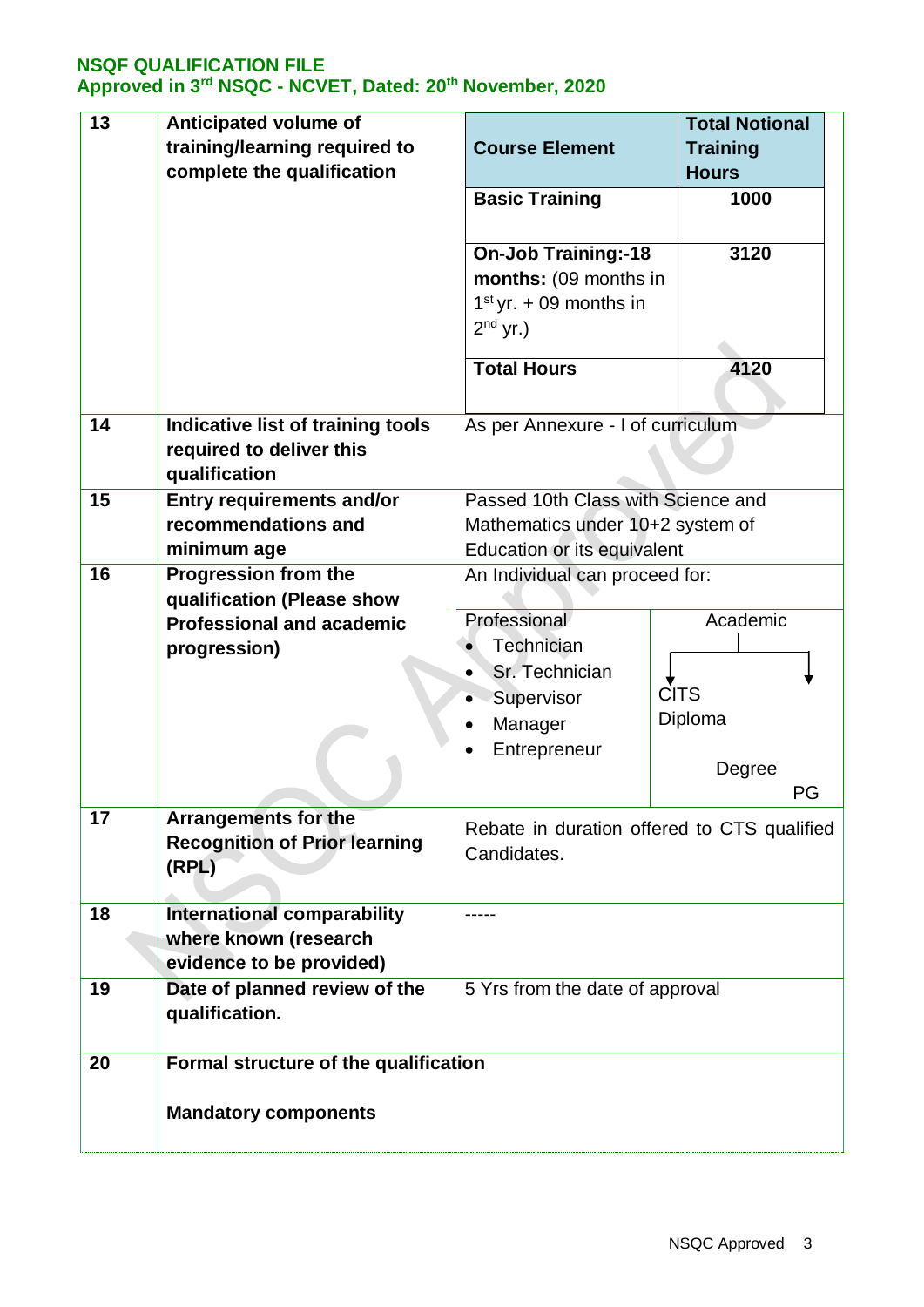|     | Title of component and<br>identification<br>code/NOSs/Specific Learning<br>outcomes                                                                                  | <b>Estimated size</b><br>(learning hours) | Level |
|-----|----------------------------------------------------------------------------------------------------------------------------------------------------------------------|-------------------------------------------|-------|
|     | $I - TUO$                                                                                                                                                            |                                           |       |
| 1.  | Understand<br>&<br>explain<br>basic<br>concept<br>of<br>weaving,<br>its<br>applications & safety.                                                                    | 240                                       | 4     |
| 2.  | Analyze operation, test different<br>machineries<br>textile<br>used<br>in.<br>industries with the raw materials.                                                     | 180                                       | 4     |
| 3.  | Perform<br>various<br>weaving<br>preparatory processes<br>using<br>important machine settings.                                                                       | 195                                       | 5     |
| 4.  | Set up operation on different types<br>of sizing machines, their parts,<br>functions and their maintenance<br>schedule.                                              | 195                                       | 5     |
| 5.  | Identify & apply sizing ingredients,<br>formulation of recipe for cotton<br>yarn, determine sizing cost and<br>check production and efficiency of<br>sizing machine. | 180                                       | 5     |
| 6.  | Analyze types of reed & heald wire<br>and their use.                                                                                                                 | 165                                       | 5     |
| 7.  | Prepare Point Paper for basic and<br>modified weave types with design,<br>draft & peg plan.                                                                          | 195                                       | 5     |
| 8.  | Check<br>Quality<br>parameters<br>of<br>defective yarn samples, End break<br>study in looms.                                                                         | 210                                       | 5     |
|     | Total (OJT - I)                                                                                                                                                      | 1560                                      | 5     |
|     | <b>OJT - II</b>                                                                                                                                                      |                                           |       |
| 9.  | Operate various weaving<br>loom,<br>their classification and Perform<br>primary, secondary &<br>auxiliary<br>motion of loom using weaving<br>machines.               | 175                                       | 5     |
| 10. | Calculate<br>loom<br>constant,<br>Production and efficiency Timing<br>Fabric<br>Diagram,<br>quality<br>parameters.                                                   | 190                                       | 5     |
| 11. | Perform the functions of dobby.                                                                                                                                      | 195                                       | 5     |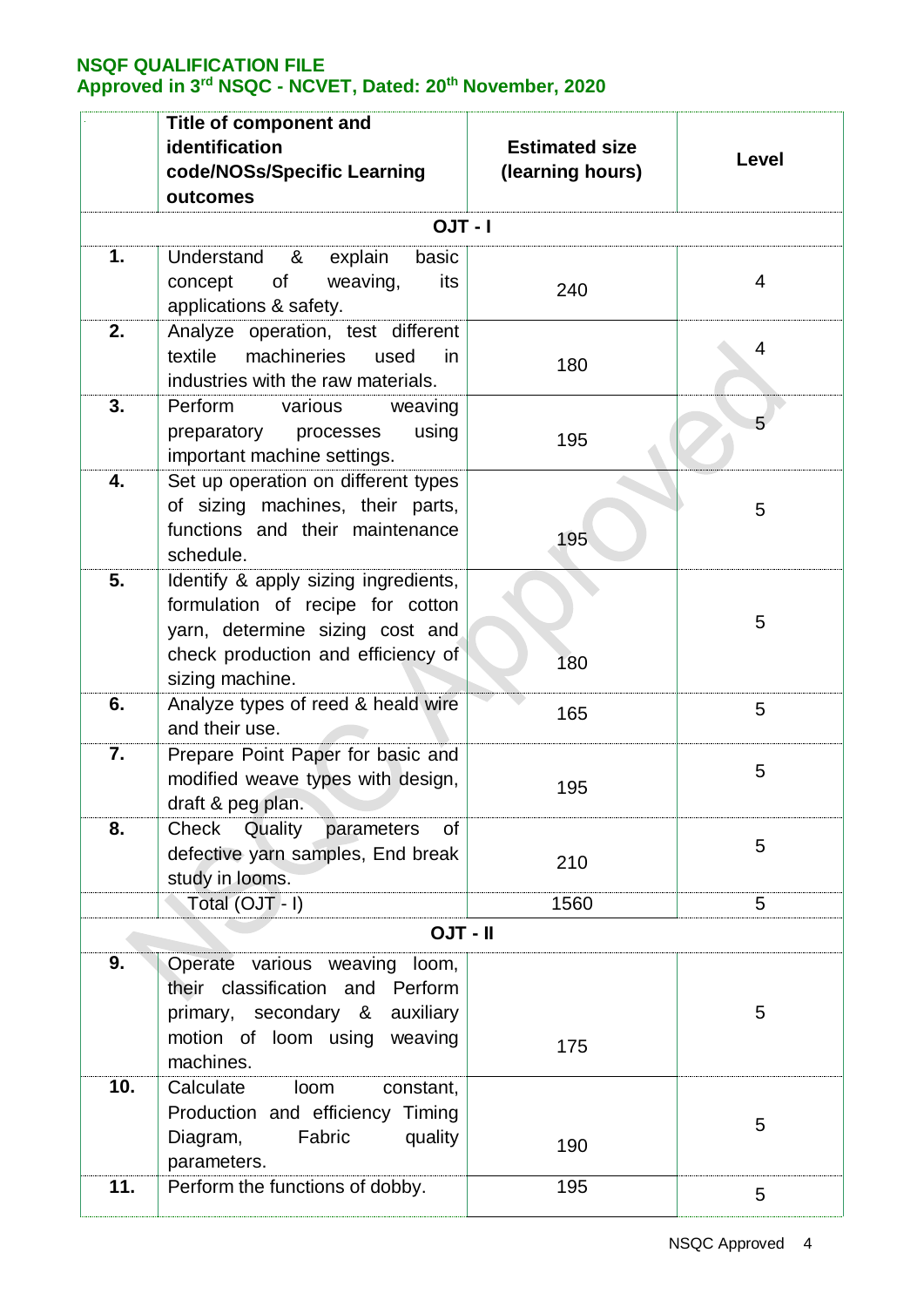| 12. | Plan & execute the operation of<br>Jacquard loom.                                                                    | 195  | 5 |
|-----|----------------------------------------------------------------------------------------------------------------------|------|---|
| 13. | Analyse and operate drop box<br>loom.                                                                                | 180  | 5 |
| 14. | Test various controls functions,<br>types of Projectile loom and<br>operate the same.                                | 165  | 5 |
| 15. | Detect different path and functions,<br>types of Rapier loom and operate<br>the same.                                | 195  | 5 |
| 16. | Demonstrate the<br>operation<br>of<br>different process functions, types<br>of Air-jet loom and operate the<br>same. | 140  | 5 |
| 17. | Understand & apply QA system in<br>textile industry.                                                                 | 125  | 5 |
|     | Total (OJT - II)                                                                                                     | 1560 |   |
|     | <b>Basic Training, internal</b><br>assessment and Examination                                                        | 1000 |   |
|     | <b>Total</b>                                                                                                         | 4120 |   |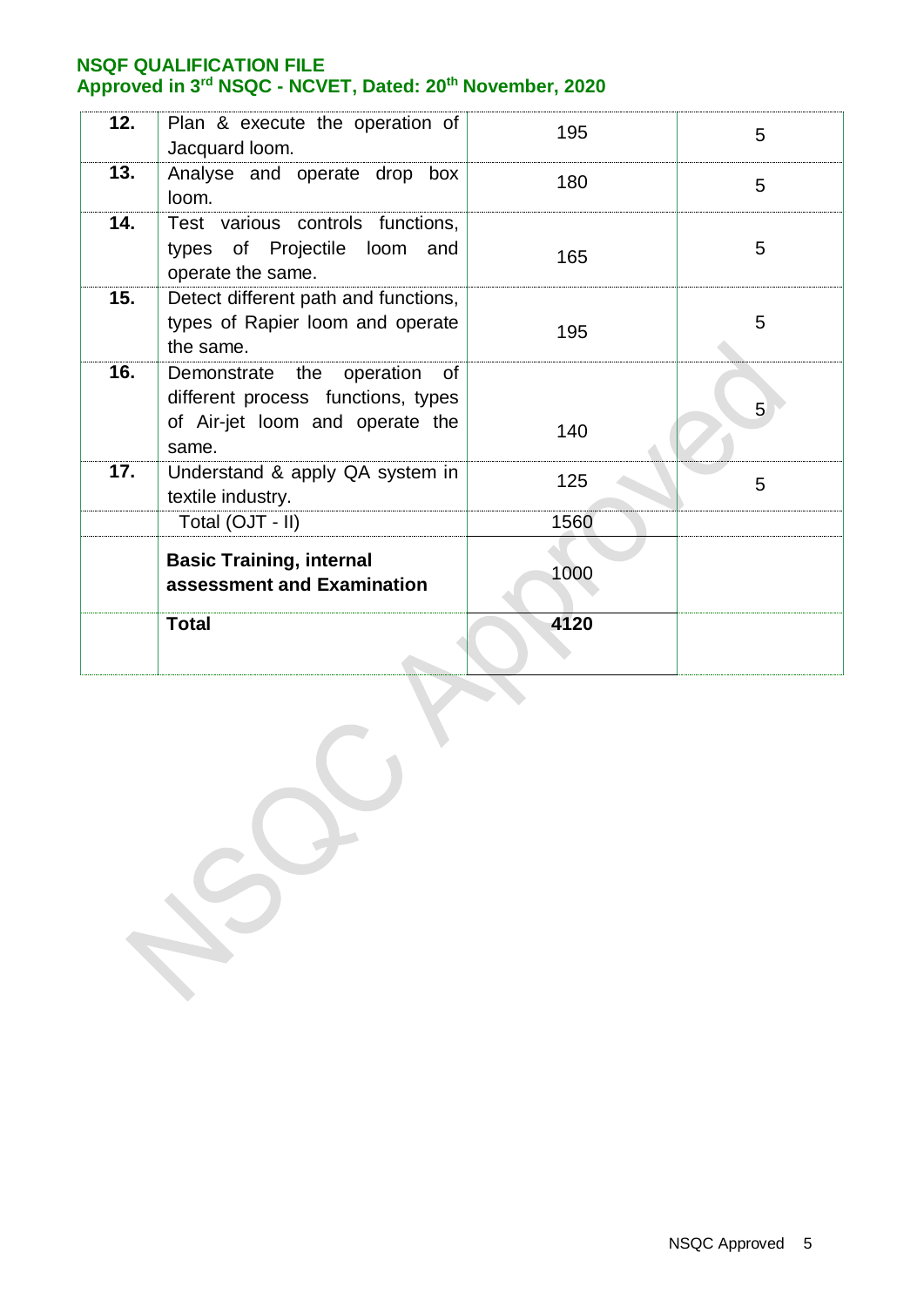# **SECTION 1 ASSESSMENT**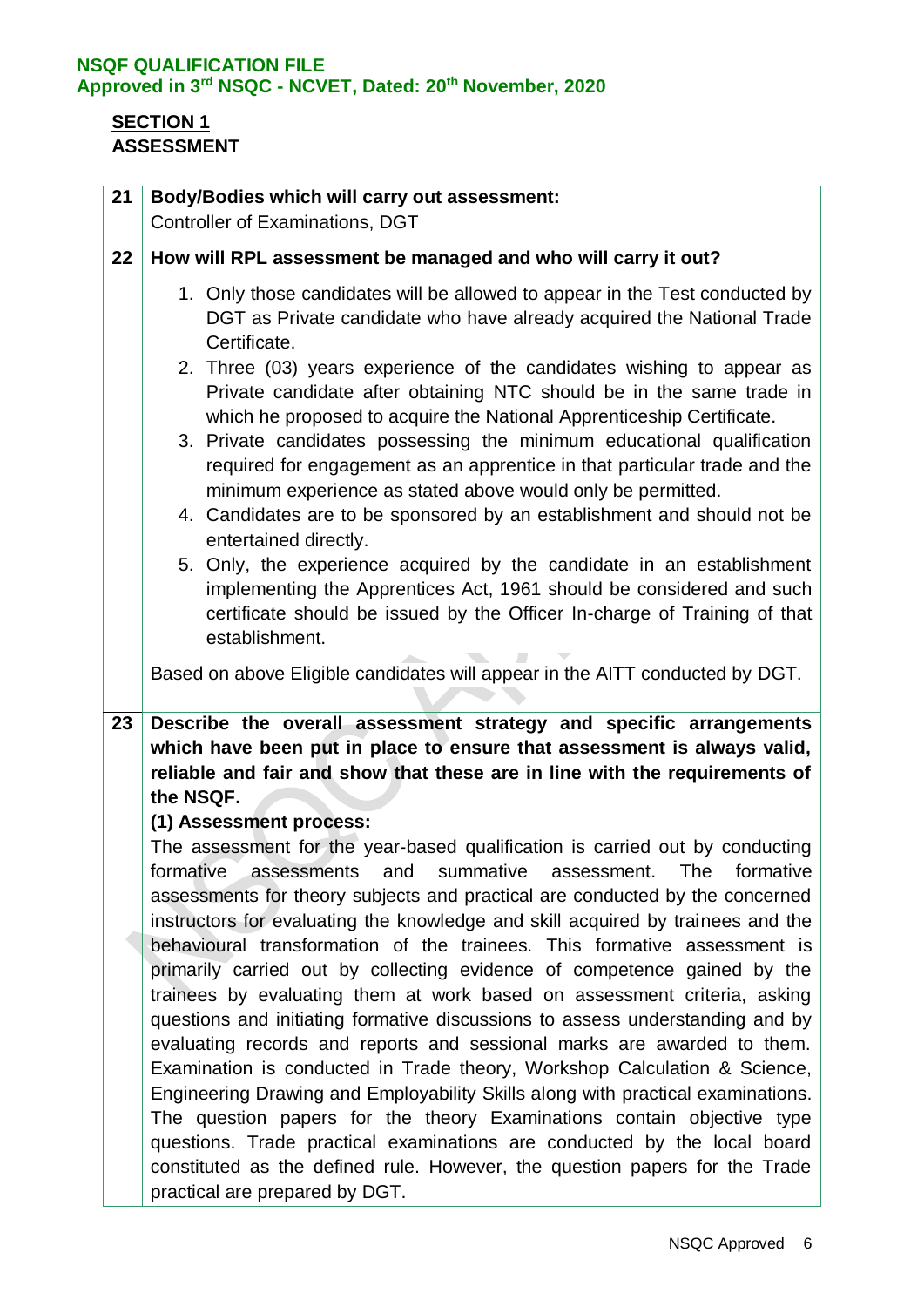The marking pattern and distribution of marks for the qualification are as per DGT approved structure issued from time to time.

### **(2) Minimum pass marks:**

The minimum pass percentage is 40% for each Theory Examination (except for Employability Skill which is 34%) and 60% marks for each Trade practical Examination.

### **(3) Testing and certifications for the course:**

Online examination conducted for all theory papers.

A panel of expert paper setters, who are graduates in the concerned field with minimum 5-7 years experience, is prepared for setting question papers for the Trade. The panel is vetted by the Member Secretary, DGT.

- Paper setters are appointed from the panel after the approval of the competent authority for setting the question paper.
- The question papers are then moderated by the Board of Moderation to see if the paper is set as per the requirement and syllabus.
- An Examination Board consisting of representatives of industry/Employer are set up to supervise and monitor the conduct of Examinations at every Centre.
- Theory and practical Examinations are carried out with invigilators/examiners with the overall supervision of the Examination Board.
- Examiners called for evaluation of practical should have minimum technical qualification of a Diploma in the respective engineering field. However, when diploma holders not available, the qualification is suitably relaxed.
- Examiners for practical Examinations are appointed preferably from Polytechnics/ Engineering colleges/ expert from establishment/ Government Departments or from retired qualified personnel possessing requisite qualifications and sufficient experience in the trade/discipline.

### **Testing centre**

Local board of examiners will be constituted in respect of every centre by the State Apprenticeship Adviser in consultation with the Regional Directorate for Skill Development & Entrepreneur (RDSDE) for conducting and evaluating the Trade test on the spot. The local Board of examiners will consist of the following:

 $\triangleright$  Suitable Experts from various industries/Institutions depending on the trades in which Test will be conducted at the Centre.

#### **Testing centre located in the establishment**

Local board of examiners will be constituted in respect of every centre by the Regional Directorate for Skill Development & Entrepreneur (RDSDE) in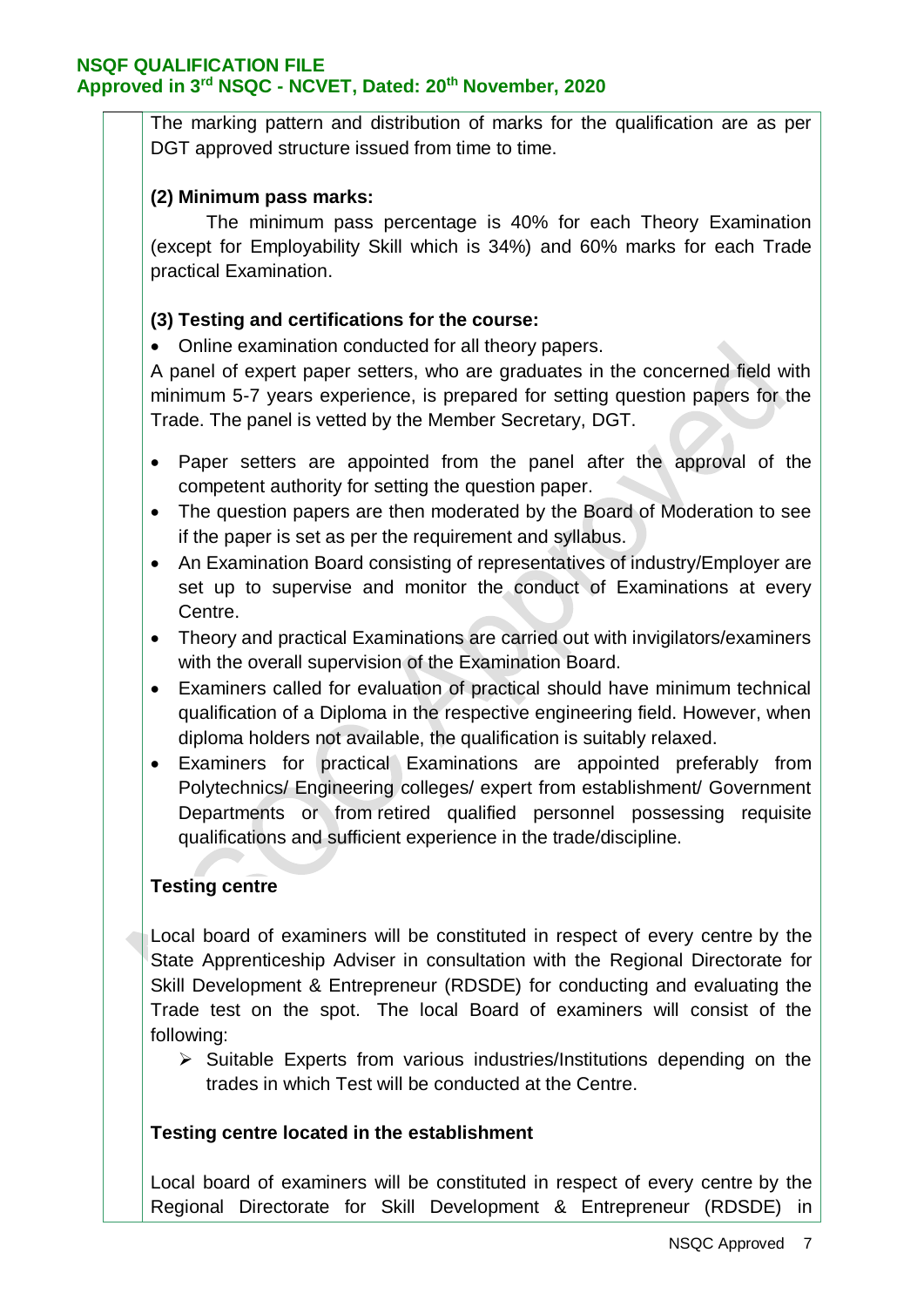consultation for conducting and evaluating the Trade test on the spot. The local Board of examiners will consist of the following:

- $\triangleright$  Chairman appointed by the employer in whose establishment Trade Testing Centre is located
- $\triangleright$  Suitable Experts from various industries/Institutions depending on the trades in which Test will be conducted at the Centre.
- Flying squads are constituted to check malpractices during the conduct of Examinations.
- Evaluation of every practical examination is carried out by the concerned examiner (from industry/ polytechnics) with the overall supervision of the Examination Board in a free and fair manner as per the assessment criteria.
- The marks compiled by the Regional Directors/State Apprenticeship Advisers as per DGT guidelines and the results are declared by the State Governments and RDSDEs
- The successful trainees are awarded National Apprenticeship Certificates.

### **Overall assessment strategy:**

Assessment of the qualification evaluates trainees to show that they can integrate knowledge, skills and values for carrying out relevant tasks as per the defined assessable outcomes and assessment criteria. The trainees may choose the preferred language for assessment. The underlying principle of assessment is fairness and transparency. While assessing the trainee, assessor is directed to assess as per the defined assessment criteria against the assessable outcomes. The evidence of the competence acquired by the trainees can be obtained by conducting theory and practical examinations, observing the trainees at work, asking questions and initiating formative discussions to assess understanding and evaluating records and reports. The ultimate objective of the assessment is to assess the candidates as per the defined assessment criteria for the assessable/ learning outcomes.

#### **Specific Arrangements for assessment:**

• Assessment is outcome-based.

• There are formative and summative assessments in Theory and Practical.

- Assessment is carried out in Trade theory, Trade Practical, Workshop Calculation and Science, Engineering Drawing and Employability Skills.
- While Trade Theory and Trade Practical are used for assessing Traderelated jobs, Workshop Calculation and Science is used to test trainee's numerical skills, Drawing is used to test the ability of the trainee to draw and read sketches and Employability skills is used to test the communication and language skills of the trainee.
- In addition to demonstration of theory and practical knowledge, trainees get a chance to present total personality.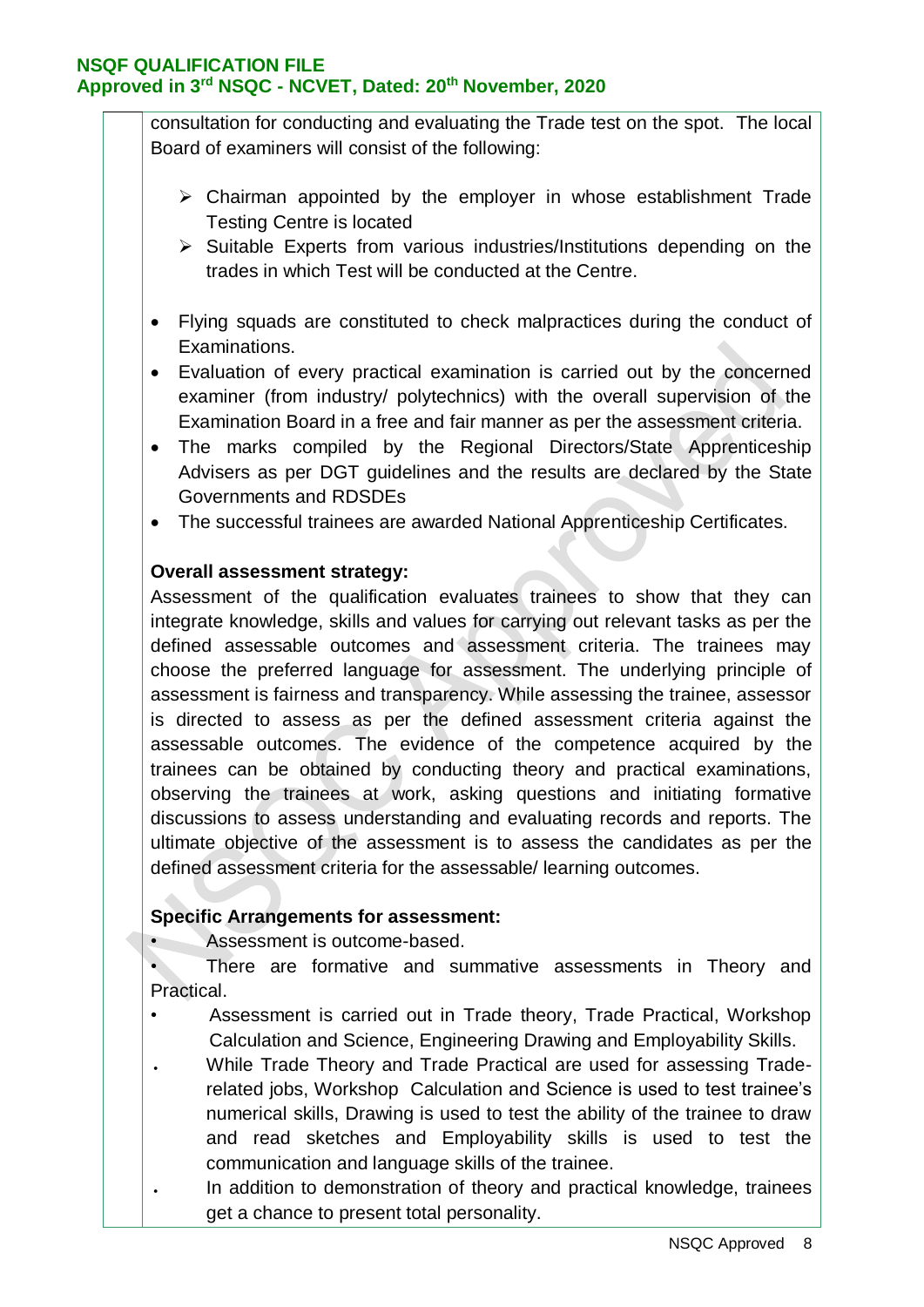### **Quality assurance activities:**

- Question papers are set by external paper setters
- Evaluation of Theory Examinations is done online.
- Trade Practical is examined by External Examiner (as explained above).

### **24. Assessment Evidences**

**Title of Component:** Weaving Technician

### **Means of assessment**

Assessment will be evidence based comprising the following:

| <b>Serial</b><br>No. | <b>Terminal Competency</b>                      | Maximum Weightage (%) |
|----------------------|-------------------------------------------------|-----------------------|
| 1                    | Safety consciousness                            | 15                    |
| 2                    | Workplace hygiene                               | 5                     |
| 3                    | <b>Attendance/ Punctuality</b>                  | 10                    |
| 4                    | Ability to follow Manuals/ Written instructions | 5                     |
| 5                    | Application of Knowledge                        | 10                    |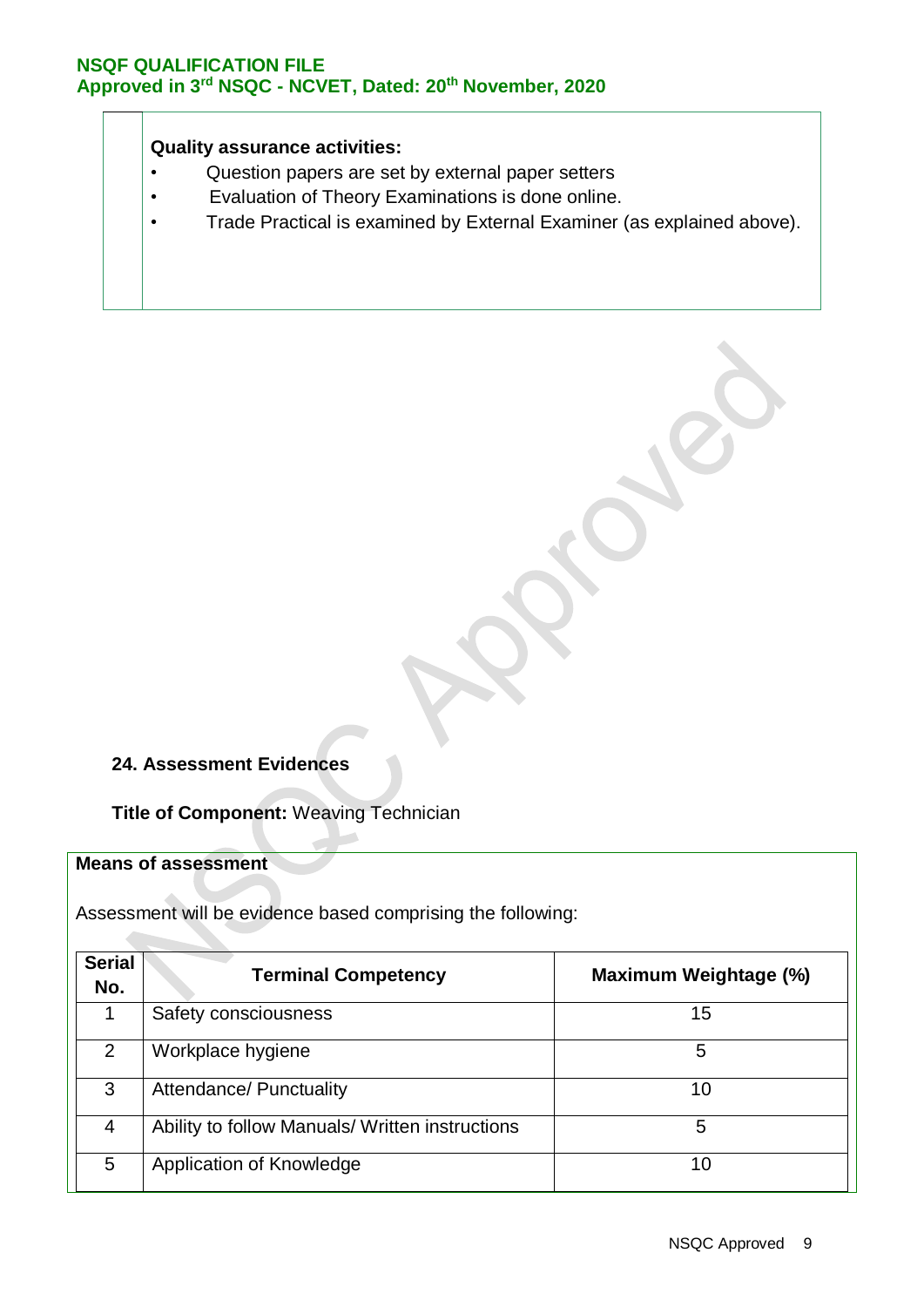| 6  | Skills to handle tools & equipment | 10  |
|----|------------------------------------|-----|
|    | Economical use of materials        | 5   |
| 8  | Speed in doing work                | 10  |
| 9  | Quality in workmanship             | 15  |
| 10 | VIVA                               | 15  |
|    | Total Maximum Weightage (%)        | 100 |

### **Pass/Fail**

The minimum pass percentage is 40% for each Theory Examination (except for Employability Skill, it is 34%) and 60% marks for each Trade practical Examination.

# **GENERIC LEARNING/ ASSESSABLE OUTCOME:**

**A** 

| <b>GENERIC LEARNING OUTCOME</b>                                                   |                            |                                                                                                                                                      |  |
|-----------------------------------------------------------------------------------|----------------------------|------------------------------------------------------------------------------------------------------------------------------------------------------|--|
| <b>LEARNING OUTCOMES</b>                                                          | <b>ASSESSMENT CRITERIA</b> |                                                                                                                                                      |  |
| 1. Recognize & comply safe<br>practices,<br>working<br>environment regulation and | 1.1                        | Follow and maintain procedures to achieve a safe<br>working environment in line with occupational<br>health and safety regulations and requirements. |  |
| housekeeping.                                                                     | 1.2                        | Recognize and report all unsafe situations<br>according to site policy.                                                                              |  |
|                                                                                   | 1.3                        | Identify and take necessary precautions on fire<br>and safety hazards and report according to site<br>policy and procedures.                         |  |
|                                                                                   | 1.4                        | off<br>Identify,<br>handle<br>and<br>store<br>dispose                                                                                                |  |

NSQC Approved 10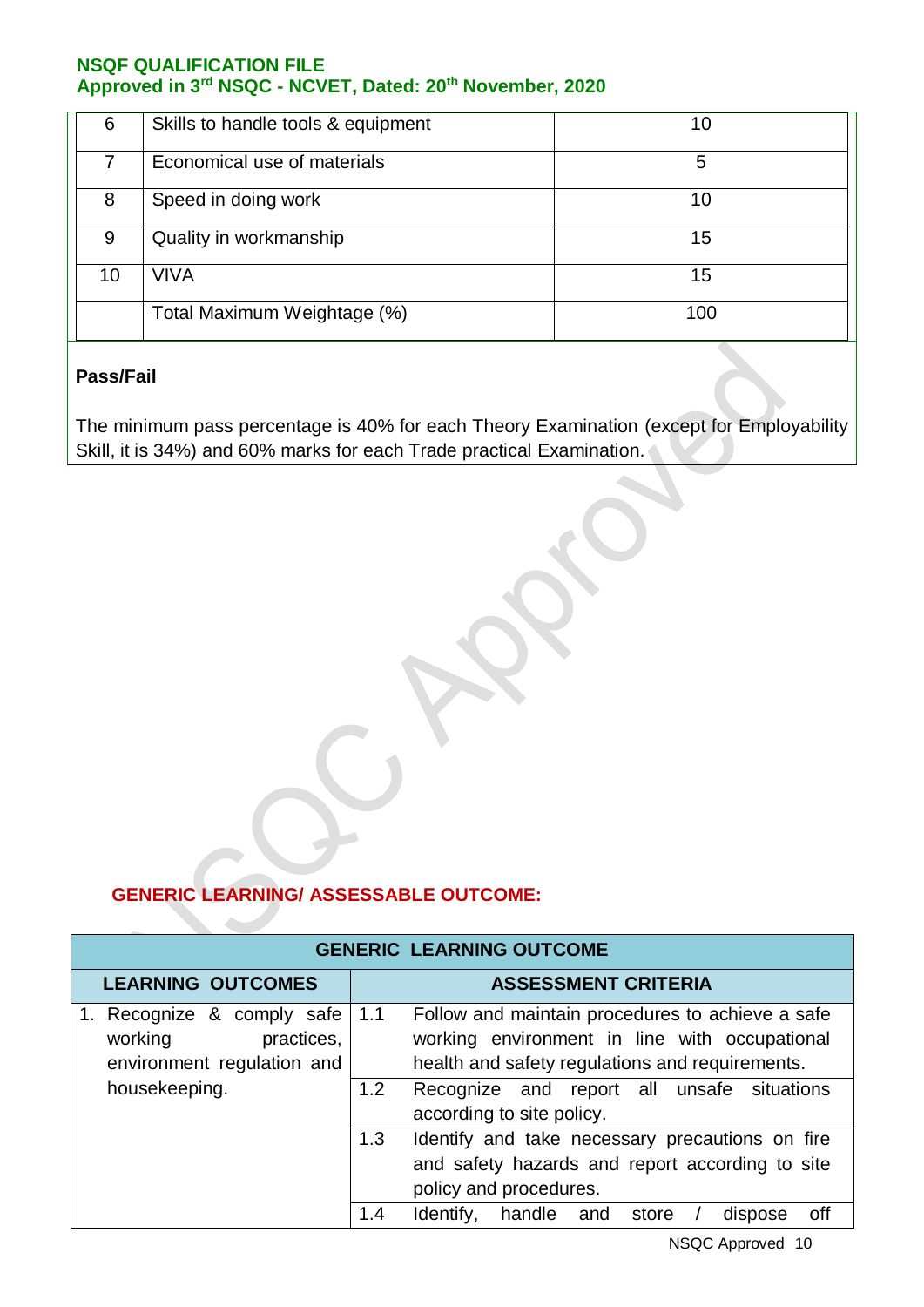|                                                        | dangerous/unsalvageable goods and substances                                                                     |
|--------------------------------------------------------|------------------------------------------------------------------------------------------------------------------|
|                                                        | according to site policy and procedures following                                                                |
|                                                        | safety regulations and requirements.                                                                             |
|                                                        | Identify and observe site policies and procedures in<br>1.5                                                      |
|                                                        | regard to illness or accident.                                                                                   |
|                                                        | 1.6<br>Identify safety alarms accurately.                                                                        |
|                                                        | Report supervisor/ Competent of authority in the<br>1.7                                                          |
|                                                        | event of accident or sickness of any staff and record                                                            |
|                                                        | accident details correctly according<br>to<br>site                                                               |
|                                                        | accident/injury procedures.                                                                                      |
|                                                        | 1.8<br>Identify and observe site evacuation procedures<br>according to site policy.                              |
|                                                        | Identify Personal Productive Equipment (PPE) and<br>1.9                                                          |
|                                                        | use the same as per related working environment.                                                                 |
|                                                        | Identify basic first aid and use them under different<br>1.10                                                    |
|                                                        | circumstances.                                                                                                   |
|                                                        | Identify different fire extinguisher and use the same<br>1.11                                                    |
|                                                        | as per requirement.                                                                                              |
|                                                        | Identify environmental pollution & contribute to<br>1.12                                                         |
|                                                        | avoidance of same.                                                                                               |
|                                                        | 1.13<br>Take opportunities to use energy and materials in                                                        |
|                                                        | an environmentally friendly manner                                                                               |
|                                                        | Avoid waste and dispose waste as per procedure<br>1.14                                                           |
|                                                        | Recognize different components of 5S and apply<br>1.15                                                           |
|                                                        | the same in the working environment.                                                                             |
|                                                        |                                                                                                                  |
| 2. Understand,<br>explain<br>different<br>mathematical | Explain concept of basic science related to the field<br>2.1<br>such as Material science, Mass, weight, density, |
| calculation & science in the                           | speed, velocity, heat & temperature, force, motion,                                                              |
| field of study including basic                         | pressure, heat treatment, friction.                                                                              |
| electrical and apply in day                            | 2.2 Measure dimensions as per drawing                                                                            |
| work.[Different<br>day<br>to                           | scale/ tapes to measure<br>2.3<br>Use<br>fitting<br>for<br>to                                                    |
| mathematical calculation &                             | specification.                                                                                                   |
| science -Work, Power &                                 | Comply given tolerance.<br>2.4                                                                                   |
| Energy, Algebra, Geometry                              | 2.5<br>Prepare list of appropriate materials by interpreting                                                     |
| &<br>Mensuration,                                      | detail drawings and determine quantities of such                                                                 |
| Heat<br>Trigonometry,<br>ଝ                             | materials.                                                                                                       |
| Temperature,<br>Levers<br>&                            | 2.6 Ensure dimensional accuracy of assembly by using                                                             |
| Simple<br>machine,<br>graph,                           | different instruments/gauges.                                                                                    |
| Power<br>transmission,                                 | 2.7<br>Explain basic electricity, insulation &earthing.                                                          |
| Pressure]                                              |                                                                                                                  |
|                                                        |                                                                                                                  |
| specifications,<br>3. Interpret<br>different           | 3. 1. Read & interpret the information on drawings and                                                           |
| engineering                                            | apply in executing practical work.                                                                               |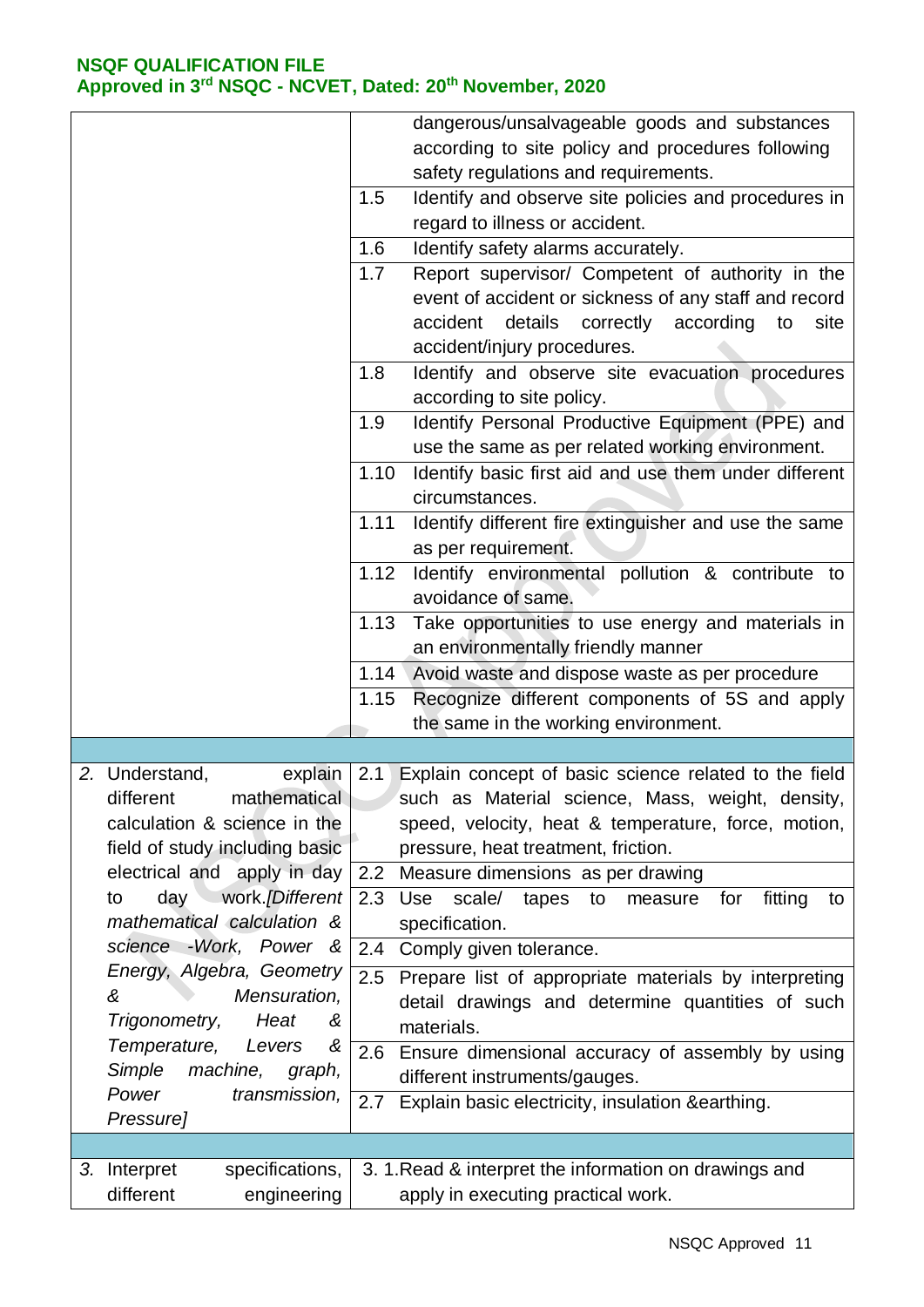|    | drawing<br>and<br>for<br>apply<br>different application in the<br>of work. [Different<br>field<br>engineering<br>drawing-<br>Geometrical<br>construction.<br>Dimensioning,<br>Layout,<br>Method of representation,<br>Symbol, scales,<br><b>Different</b><br><b>Machined</b><br>Projections,<br>different<br>components<br>&<br>thread<br>forms,<br>Assembly<br>drawing, Sectional views,<br>Estimation<br>of<br>material,<br>Electrical<br>electronic<br>&<br>symbol] | 3. 2. Read & analyse the specification to ascertain the<br>material requirement, tools, and machining /assembly<br>/maintenance parameters.<br>3. 3. Encounter drawings with missing/unspecified key<br>information and make own calculations to fill in<br>missing dimension/parameters to carry out the work.                               |
|----|------------------------------------------------------------------------------------------------------------------------------------------------------------------------------------------------------------------------------------------------------------------------------------------------------------------------------------------------------------------------------------------------------------------------------------------------------------------------|-----------------------------------------------------------------------------------------------------------------------------------------------------------------------------------------------------------------------------------------------------------------------------------------------------------------------------------------------|
|    |                                                                                                                                                                                                                                                                                                                                                                                                                                                                        |                                                                                                                                                                                                                                                                                                                                               |
| 4. | <b>Select</b><br>ascertain<br>and<br>measuring instrument and<br>dimension<br>measure<br>Οf<br>and<br>components<br>record<br>data.                                                                                                                                                                                                                                                                                                                                    | 4.1 Select appropriate measuring instruments such as<br>micrometers, vernier callipers, dial gauge, bevel<br>protector and height gauge (as per tool list).<br>4.2 Ascertain the functionality & correctness of the<br>instrument.<br>4.3 Measure dimension of the components & record data<br>to analyse the with given drawing/measurement. |
|    |                                                                                                                                                                                                                                                                                                                                                                                                                                                                        |                                                                                                                                                                                                                                                                                                                                               |
|    | 5. Explain<br>the<br>concept<br>in<br>productivity, quality tools,<br>labour<br>welfare<br>and<br>legislation and apply such in<br>day to day work to improve<br>productivity & quality.                                                                                                                                                                                                                                                                               | 5.1 Explain the concept of productivity and quality tools<br>and apply during execution of job.<br>5.2 Understand the basic concept of labour welfare<br>legislation and adhere to responsibilities and remain<br>sensitive towards such laws.<br>5.3 Knows benefits guaranteed under various acts.                                           |
|    |                                                                                                                                                                                                                                                                                                                                                                                                                                                                        |                                                                                                                                                                                                                                                                                                                                               |
|    | 6. Explain<br>energy<br>conservation,<br>global<br>warming and pollution and<br>contribute in day to day<br>work by optimally<br>using<br>available resources.                                                                                                                                                                                                                                                                                                         | 6.1 Explain the concept of energy conservation, global<br>warming, pollution and utilize the available recourses<br>optimally & remain sensitive to avoid environment<br>pollution.<br>6.2 Dispose waste following standard procedure.                                                                                                        |
|    |                                                                                                                                                                                                                                                                                                                                                                                                                                                                        |                                                                                                                                                                                                                                                                                                                                               |
|    | 7. Explain personnel finance,<br>entrepreneurship<br>and<br>manage/organize<br>related<br>task in day to day work for<br>personal & societal growth.                                                                                                                                                                                                                                                                                                                   | 7.1 Explain personnel finance and entrepreneurship.<br>7.2 Explain role of Various Schemes and Institutes for<br>self-employment i.e. DIC, SIDA, SISI, NSIC, SIDO,<br>Idea for financing/ non financing support agencies to<br>familiarizes<br>Policies<br>with<br>the<br>/Programmes<br>&                                                    |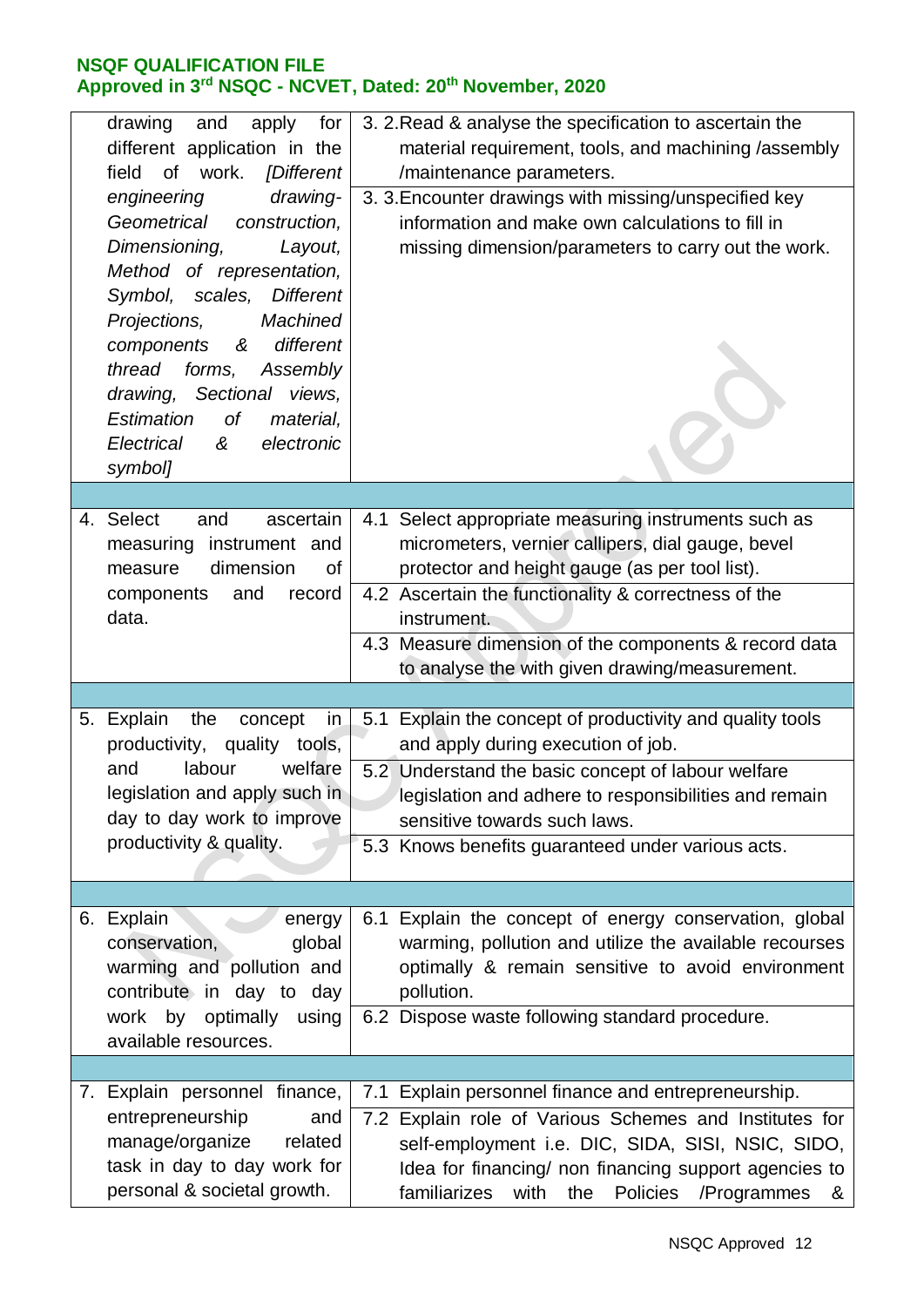|                               | procedure & the available scheme.                            |
|-------------------------------|--------------------------------------------------------------|
|                               | 7.3 Prepare Project report to become an entrepreneur for     |
|                               | submission to financial institutions.                        |
|                               |                                                              |
| 8. Plan and organize the work | 8.1 Use documents, drawings and recognize hazards in         |
| related to the occupation.    | the work site.                                               |
|                               | 8.2 Plan workplace/ assembly location with due               |
|                               | consideration to operational stipulation                     |
|                               | 8.3 Communicate effectively with others and plan project     |
|                               | tasks                                                        |
|                               | 8.4 Assign roles and responsibilities of the co-trainees for |
|                               | execution of the task effectively and monitor the            |
|                               | same.                                                        |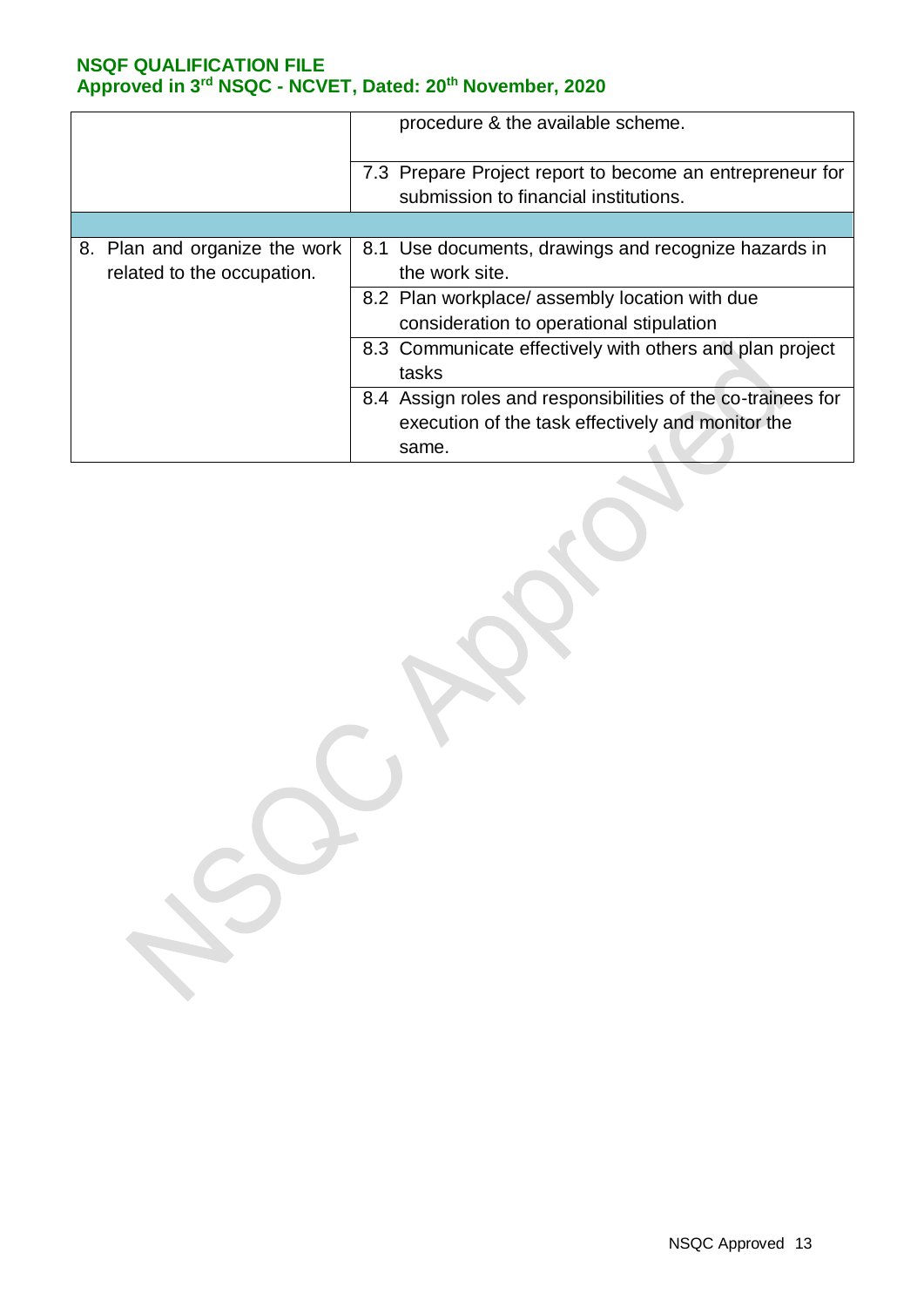# **SECTION 2 25. EVIDENCE OF LEVEL**

| <b>Title/Name of qualification/component: Weaving Technician</b> |                                                                                                                                                                                                                                                                                                                            |                                                                                                                                                                                                                                                                                                                                                                                                                                                                                                                                                                                                                                                                                                                                                                                                          | Level: 5             |
|------------------------------------------------------------------|----------------------------------------------------------------------------------------------------------------------------------------------------------------------------------------------------------------------------------------------------------------------------------------------------------------------------|----------------------------------------------------------------------------------------------------------------------------------------------------------------------------------------------------------------------------------------------------------------------------------------------------------------------------------------------------------------------------------------------------------------------------------------------------------------------------------------------------------------------------------------------------------------------------------------------------------------------------------------------------------------------------------------------------------------------------------------------------------------------------------------------------------|----------------------|
| <b>NSQF</b><br><b>Domain</b>                                     | <b>Outcomes of the Qualification/Component</b>                                                                                                                                                                                                                                                                             | How the outcomes relates to the NSQF level<br>descriptors                                                                                                                                                                                                                                                                                                                                                                                                                                                                                                                                                                                                                                                                                                                                                | <b>NSQF</b><br>Level |
| <b>Process</b>                                                   | <b>Requires Well Developed Skill</b><br>Set up operation on different types of<br>sizing machines, their parts, functions<br>and their maintenance schedule.<br>Perform various weaving preparatory<br>$\bullet$<br>processes using important machine<br>settings.<br>Analyze types of reed & heald wire and<br>their use. | The learner requires to demonstrate a well-<br>developed skill for example in "Set up operation<br>on different types of sizing machines, their parts,<br>functions and their maintenance schedule" as<br>indicated in the learning outcomes to achieve the<br>tolerance levels and accuracy demanded as per<br>the job.<br>The learner requires to apply clear choice of<br>procedures in familiar context as indicated in the<br>learning outcomes like in "Perform various<br>weaving preparatory processes using important<br>machine settings". The learner has to apply ones<br>knowledge and decide what needs to be done to<br>identify a fault/deficiency and decide how to<br>rectify it or plan as per requirements of industrial<br>standards.<br>Hence NSQF Level is 5 for this descriptor. | 5                    |
| Professional                                                     | Knowledge of facts in the field of work or                                                                                                                                                                                                                                                                                 | The learner is expected to Calculate loom                                                                                                                                                                                                                                                                                                                                                                                                                                                                                                                                                                                                                                                                                                                                                                | 5                    |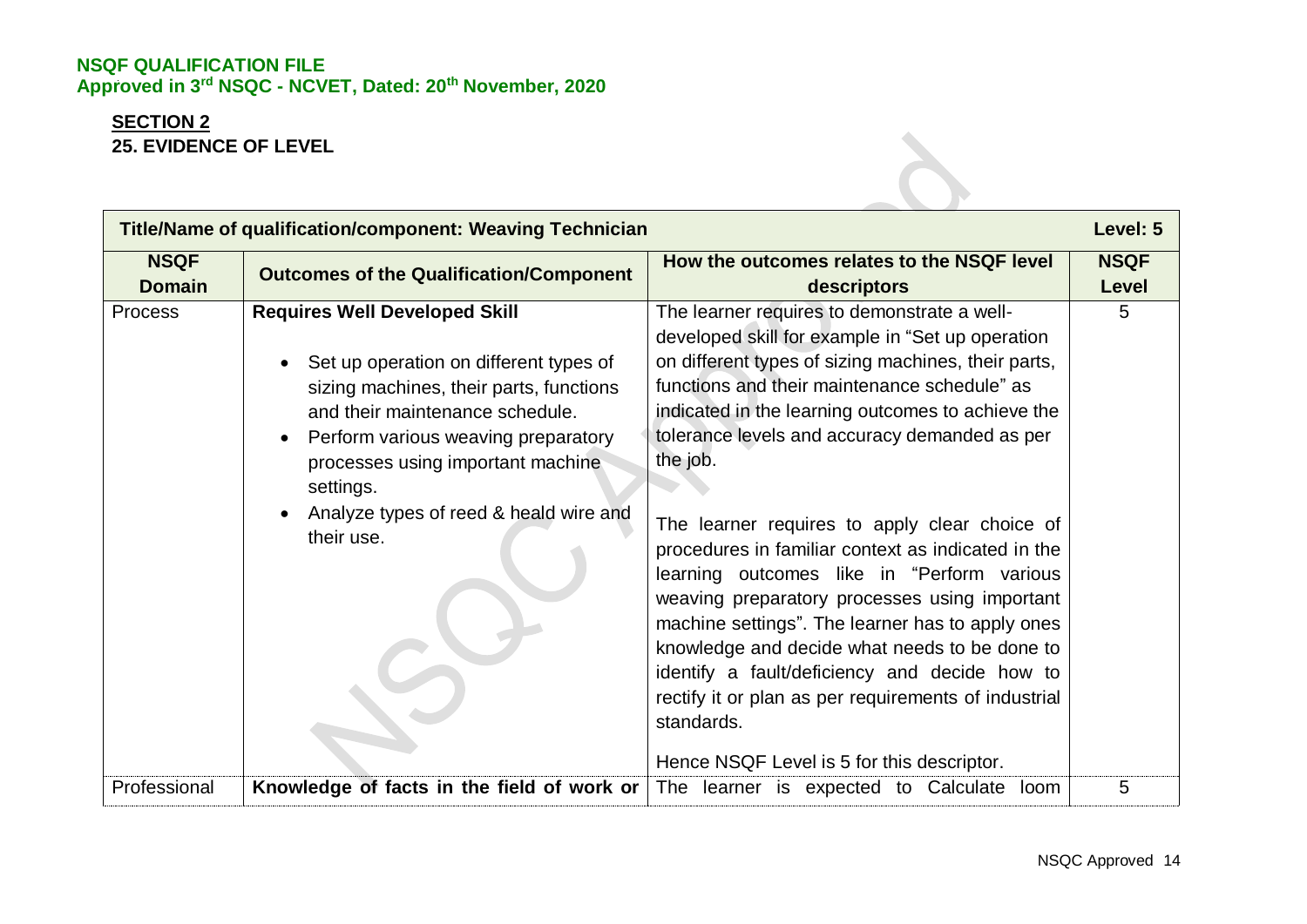| <b>Title/Name of qualification/component: Weaving Technician</b> |                                                                                                                                                                                                                                                                                                                                                                                                                                                                          |                                                                                                                                                                                                                                                                                                                                                                                                                    | Level: 5             |
|------------------------------------------------------------------|--------------------------------------------------------------------------------------------------------------------------------------------------------------------------------------------------------------------------------------------------------------------------------------------------------------------------------------------------------------------------------------------------------------------------------------------------------------------------|--------------------------------------------------------------------------------------------------------------------------------------------------------------------------------------------------------------------------------------------------------------------------------------------------------------------------------------------------------------------------------------------------------------------|----------------------|
| <b>NSQF</b><br><b>Domain</b>                                     | <b>Outcomes of the Qualification/Component</b>                                                                                                                                                                                                                                                                                                                                                                                                                           | How the outcomes relates to the NSQF level<br>descriptors                                                                                                                                                                                                                                                                                                                                                          | <b>NSQF</b><br>Level |
| knowledge                                                        | study<br>Calculate loom constant, Production<br>$\bullet$<br>and efficiency Timing Diagram, Fabric<br>quality parameters.<br>Knowledge of Principles and general<br>concepts in the field of work or study<br>• Check Quality parameters of defective<br>yarn samples, End break study in<br>looms.<br>Knowledge of processes in the field of<br>work or study<br>Analyze operation, test different textile<br>machineries used in industries with the<br>raw materials. | Production and efficiency<br>Timing<br>constant,<br>Diagram, Fabric quality parameters<br>In order to perform the above tasks, the learner<br>requires to apply the knowledge of facts,<br>principles, processes and general concepts of<br>this field of work or study.<br>Hence NSQF Level is 5 for this descriptor.                                                                                             |                      |
| Professional<br>skill                                            | Analyze operation, test different textile<br>machineries used in industries with the<br>raw materials<br>Operate various weaving loom, their<br>classification and Perform primary,<br>secondary & auxiliary motion of loom<br>using weaving machines<br>Perform the functions of dobby.                                                                                                                                                                                 | In the learning outcomes for example 'Analyze<br>operation, test different textile machineries used<br>in industries with the raw materials, 'Operate<br>various weaving loom, their classification and<br>Perform primary, secondary & auxiliary motion of<br>loom using weaving machines ' the learner has<br>to apply range of cognitive and practical skills to<br>accomplish tasks. He/she is able to perform | 5                    |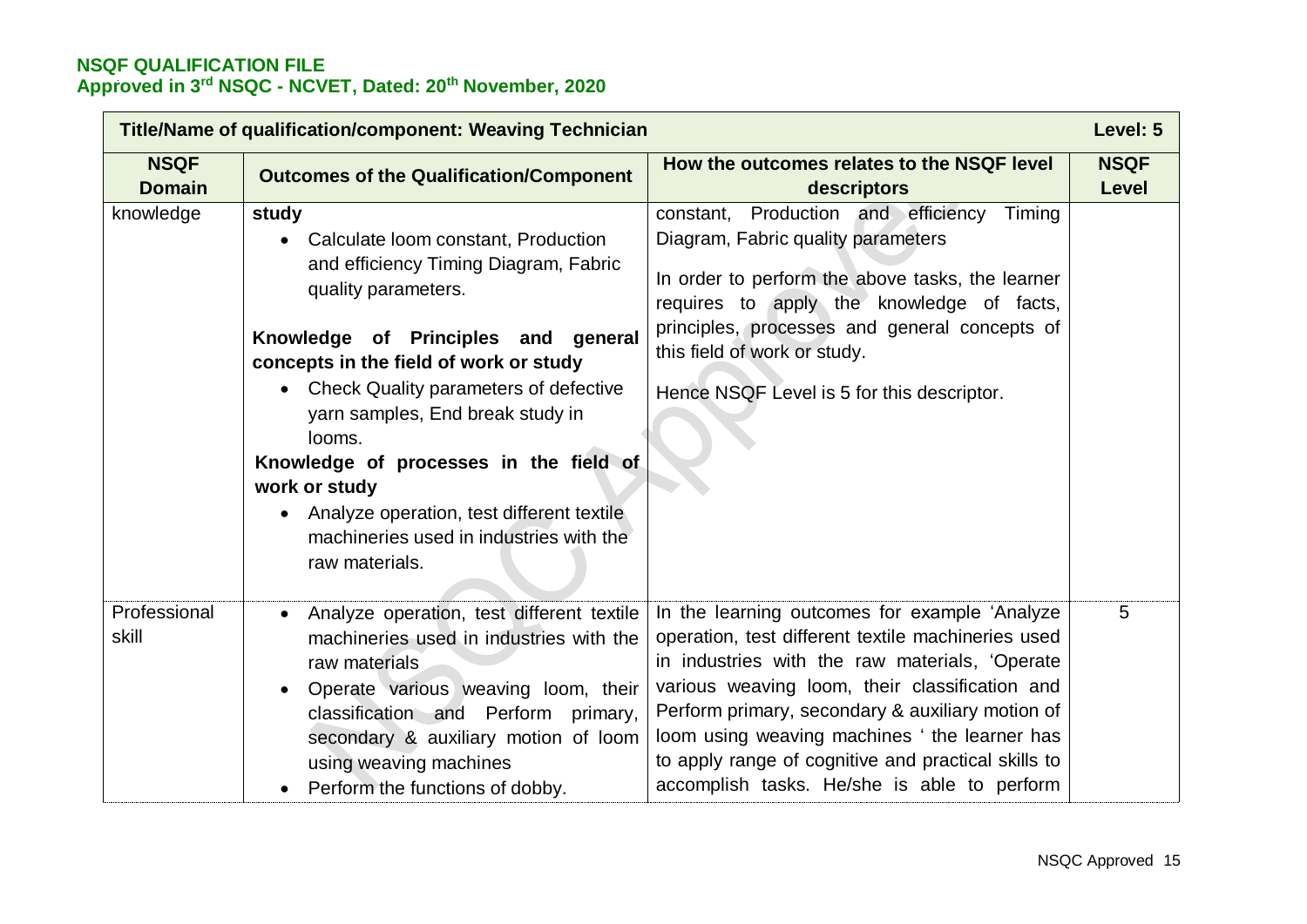| <b>Title/Name of qualification/component: Weaving Technician</b> |                                                                                                                                                                                                                                                                                                                                                                                                                                                                                                                             |                                                                                                                                                                                                                                                                                                                                                                                                                                                                                                                                                                                                                                                                                                                                                       | Level: 5                    |
|------------------------------------------------------------------|-----------------------------------------------------------------------------------------------------------------------------------------------------------------------------------------------------------------------------------------------------------------------------------------------------------------------------------------------------------------------------------------------------------------------------------------------------------------------------------------------------------------------------|-------------------------------------------------------------------------------------------------------------------------------------------------------------------------------------------------------------------------------------------------------------------------------------------------------------------------------------------------------------------------------------------------------------------------------------------------------------------------------------------------------------------------------------------------------------------------------------------------------------------------------------------------------------------------------------------------------------------------------------------------------|-----------------------------|
| <b>NSQF</b><br><b>Domain</b>                                     | <b>Outcomes of the Qualification/Component</b>                                                                                                                                                                                                                                                                                                                                                                                                                                                                              | How the outcomes relates to the NSQF level<br>descriptors                                                                                                                                                                                                                                                                                                                                                                                                                                                                                                                                                                                                                                                                                             | <b>NSQF</b><br><b>Level</b> |
|                                                                  |                                                                                                                                                                                                                                                                                                                                                                                                                                                                                                                             | basic workshop operations using suitable tools,<br>detect the faults & troubleshoot WEAVING<br>Equipments. Thus the learner solves problems<br>by selecting & applying basic methods & tools.<br>Hence NSQF Level is 5 for this descriptor.                                                                                                                                                                                                                                                                                                                                                                                                                                                                                                           |                             |
| Core skill                                                       | <b>Desired Mathematical Skills</b><br>Measure dimension of the components &<br>record data to analyse with the given<br>drawing/measurement.<br><b>Understanding of social/political</b><br>Explain<br>energy<br>conservation,<br>global<br>$\bullet$<br>warming and pollution and contribute in day<br>to day work by optimally using available<br>resources.<br>information<br>Organising<br>and<br>communication<br>Conduct appropriate and target oriented<br>discussions with higher authority and within<br>the team. | The learner communicates with required clarity<br>and understands the technical English.<br>The<br>has mechanical<br>attitude, manual<br>learner<br>dexterity and perform work related mathematical<br>calculations. The individual is expected to<br>calculate and measure dimensions of the<br>components & record data to analyse and<br>drawing/measurement.<br>the<br>given<br>assess<br>Performs arithmetic, algebraic & trigonometric<br>calculations. He/she plans & organizes assigned<br>work, detects & resolves<br>issues<br>during<br>sensitive<br>execution.<br>The<br>learner<br>is<br>to<br>environment he ensures implementation &<br>delivery of safe working practices.<br>Hence NSQF Level 5 is justified for this<br>descriptor. | 5                           |
| Responsibility                                                   | Plan & execute the operation of<br>$\bullet$<br>Jacquard loom.<br>Analyze and operate drop box loom.                                                                                                                                                                                                                                                                                                                                                                                                                        | The learner has the ability to visualize the job,<br>has good coordination with team members and<br>is expected to demonstrate possible solutions for                                                                                                                                                                                                                                                                                                                                                                                                                                                                                                                                                                                                 | 5                           |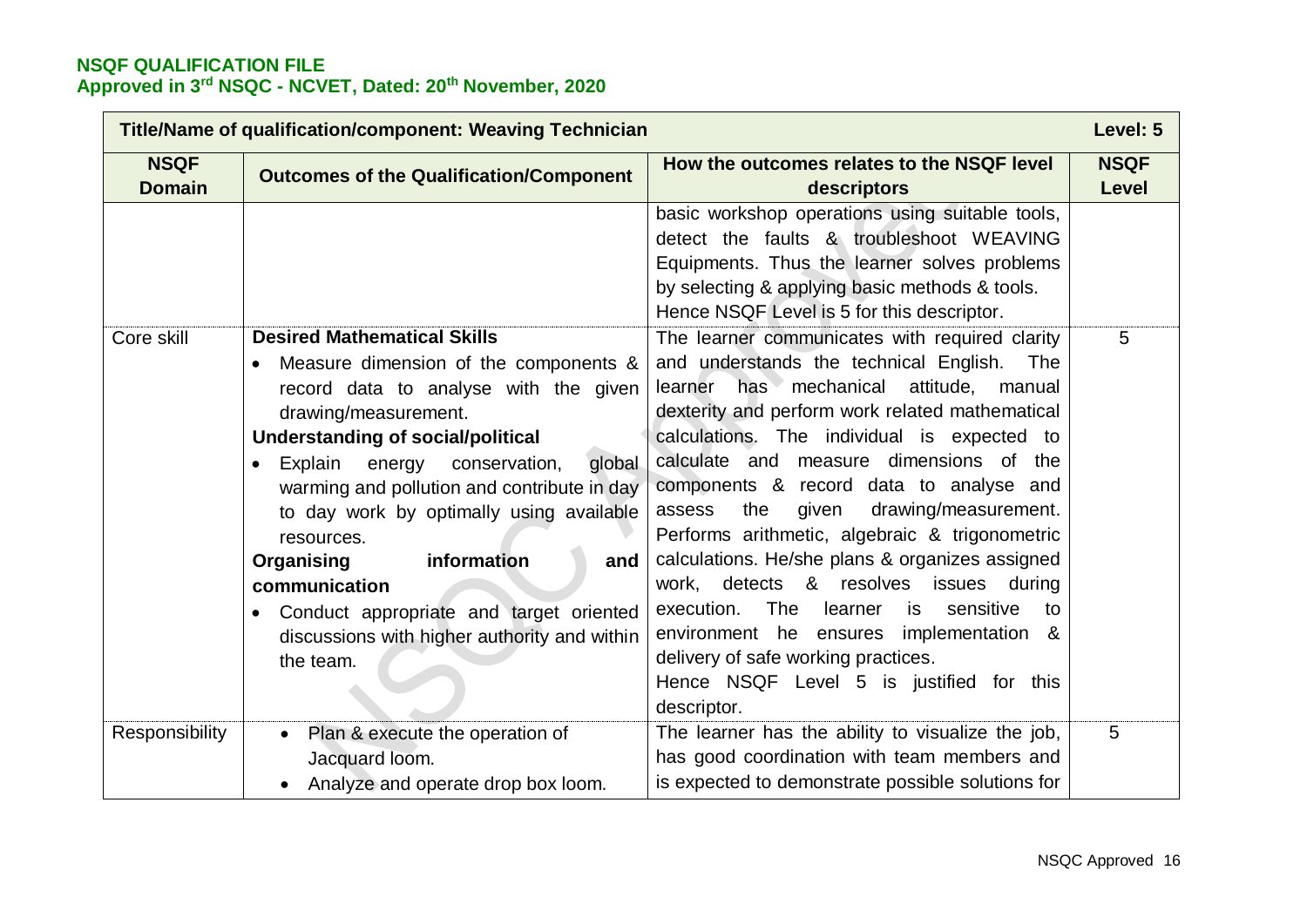| <b>Title/Name of qualification/component: Weaving Technician</b> |                                                                                                 | Level: 5                                                                                                                                                                                                                                                                                                                              |                             |
|------------------------------------------------------------------|-------------------------------------------------------------------------------------------------|---------------------------------------------------------------------------------------------------------------------------------------------------------------------------------------------------------------------------------------------------------------------------------------------------------------------------------------|-----------------------------|
| <b>NSQF</b><br><b>Domain</b>                                     | <b>Outcomes of the Qualification/Component</b>                                                  | How the outcomes relates to the NSQF level<br>descriptors                                                                                                                                                                                                                                                                             | <b>NSQF</b><br><b>Level</b> |
|                                                                  | Test various controls functions, types of<br>$\bullet$<br>Projectile loom and operate the same. | problems faced by the team members and agree<br>tasks within the team. The learner resolves<br>concerns while execution of the tasks. Hence<br>he/she is responsible for his own work &<br>learning, also holds responsibility for other's<br>work to a certain extent.<br>Hence NSQF Level 5 is justified<br>for this<br>descriptor. |                             |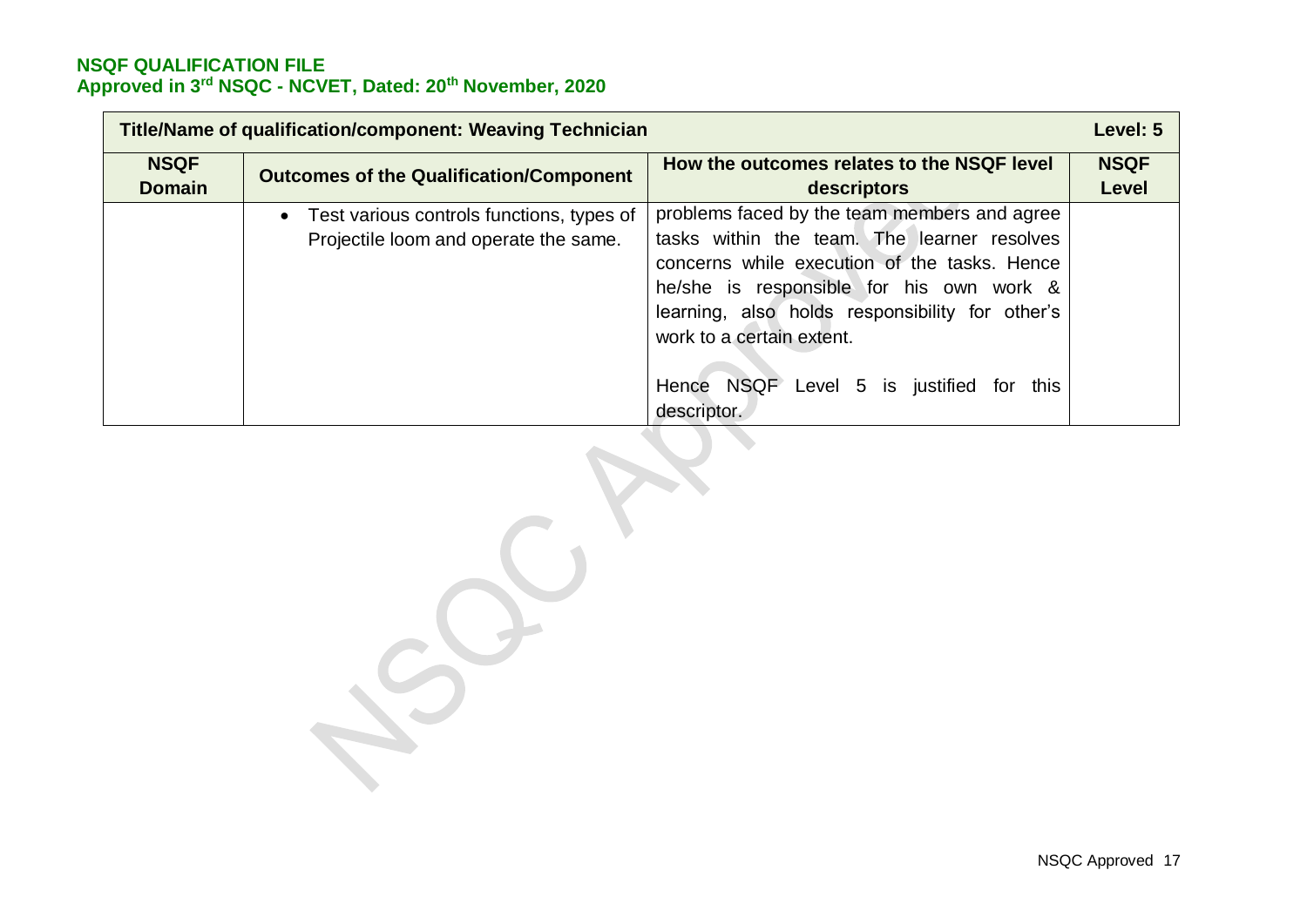# **SECTION 3 EVIDENCE OF NEED**

| 26 | What evidence is there that the qualification is needed? What is the<br>estimated uptake of this qualification and what is the basis of this |                                                                                                                                                                                                                                                                                                                                                                                                                                                               |  |
|----|----------------------------------------------------------------------------------------------------------------------------------------------|---------------------------------------------------------------------------------------------------------------------------------------------------------------------------------------------------------------------------------------------------------------------------------------------------------------------------------------------------------------------------------------------------------------------------------------------------------------|--|
|    | estimate?                                                                                                                                    |                                                                                                                                                                                                                                                                                                                                                                                                                                                               |  |
|    | <b>Basis</b>                                                                                                                                 | In case of other Awarding Bodies (Institutes<br>under Central Ministries and states departments)                                                                                                                                                                                                                                                                                                                                                              |  |
|    | of<br><b>Need</b><br>the<br>qualification                                                                                                    | The Textile Handloom sector has a significant<br>presence of organized as well as unorganized<br>skilled manpower requirement. This sector is poised<br>to grow exponentially in the years to come and is<br>highly labour intensive and there are many emerging<br>trends in this sector.<br>Hence the qualification has been designed keeping<br>in view to cater to the ever increasing demand of<br>skilled Technician in consultation with stakeholders. |  |
|    | Industry<br>Relevance                                                                                                                        | The job role defined for the qualification is as per the<br>National Qualification of Occupation 2015 which is<br>developed by Employment Directorate under the<br>ministry of Labour and Employment in collaboration<br>with different industry partners and as per ILO<br>guidelines. Moreover the training is imparted in<br>industry where such facilities/ infrastructure are<br>available.                                                              |  |
|    | of<br>Usage<br>the<br>qualification                                                                                                          | The Proposed qualification will create<br>skilled<br>Technician for various industrial and commercial<br>establishments in Textile and Handloom sector.                                                                                                                                                                                                                                                                                                       |  |
|    | <b>Estimated uptake</b>                                                                                                                      | 120                                                                                                                                                                                                                                                                                                                                                                                                                                                           |  |
| 27 | evidences.<br>Development and Entrepreneurship.                                                                                              | Recommendation from the concerned Line<br><b>Ministry</b><br>of the<br>Government/Regulatory Body. To be supported by documentary<br>This qualification is Recommended by DGT under Ministry of Skill                                                                                                                                                                                                                                                         |  |
| 28 |                                                                                                                                              | What steps were taken to ensure that the qualification(s) does (do)                                                                                                                                                                                                                                                                                                                                                                                           |  |
|    |                                                                                                                                              | not duplicate already existing or planned qualifications in the NSQF?<br>Give justification for presenting a duplicate qualification                                                                                                                                                                                                                                                                                                                          |  |
|    |                                                                                                                                              | The qualification is originally designed and approved by DGT for the                                                                                                                                                                                                                                                                                                                                                                                          |  |
|    |                                                                                                                                              | Apprenticeship Training Scheme and is in existence for many years and is<br>especially tailor made to suit the organizational requirements. No such                                                                                                                                                                                                                                                                                                           |  |
| 29 | What arrangements are                                                                                                                        | duplicate qualification of same duration and competencies exists.<br>monitor<br>and<br>in place to<br>review<br>the                                                                                                                                                                                                                                                                                                                                           |  |